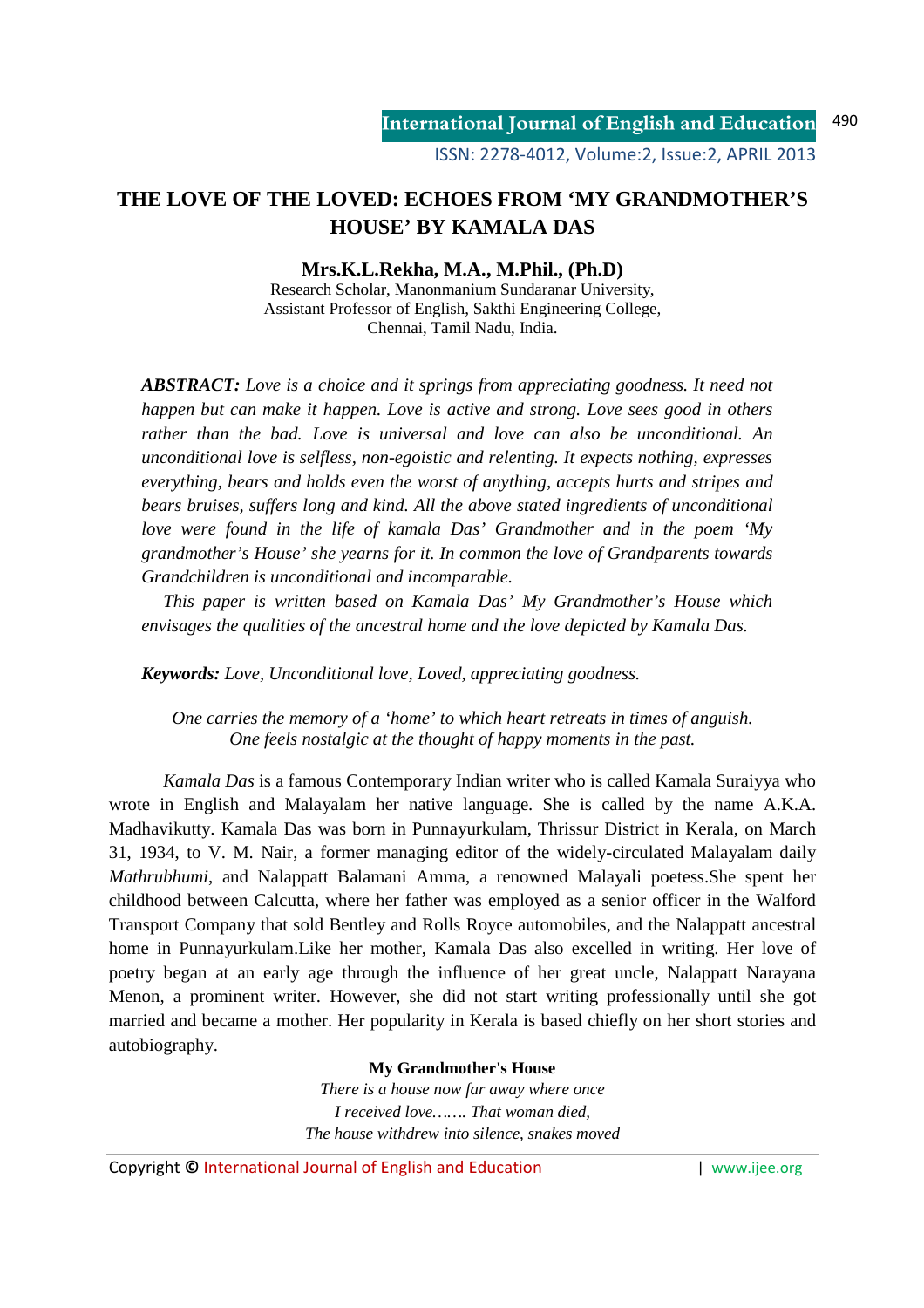#### **International Journal of English and Education** 491

ISSN: 2278-4012, Volume:2, Issue:2, APRIL 2013

*Among books, I was then too young To read, and my blood turned cold like the moon How often I think of going There, to peer through blind eyes of windows or Just listen to the frozen air, Or in wild despair, pick an armful of Darkness to bring it here to lie Behind my bedroom door like a brooding Dog…you cannot believe, darling, Can you, that I lived in such a house and Was proud, and loved…. I who have lost My way and beg now at strangers' doors to Receive love, at least in small change?* 

Kamala Das, the Indian poetess recalls her ancestral home and her dead grandmother in the poem "My Grandmother's House". Kamala Das' poems as well her imagery is extremely personal and drawn from life. This poem takes the form of a confession comparing her present broken state with that of being unconditionally loved by her grandmother. Published in 1965 in summer in Calcutta the poem is a reminiscence of the poetess' grandmother and their ancestral home in Punnayurkulam in Kerala. Her memory of love she received from her grandmother is associated with the image of her ancestral home.

> *'There is a house now far away…. I received love………………….'*

The poem begins like a story introducing a house which was visited long back and it's too far from the place where the poetess lived at the same time it indicates the farness of the embracement that Kamala Das once received. But one thing is clear, the house is still there physically standing without any live activity in it. The poetess expresses very clearly that love was received, which throws light on the fact that now she is bereft of love and that's why she craves for that which is lost. The poet now lives in another city, a long distance away from her grandmother's house. But the memories of her ancestral house make her sad. She is almost heartbroken. The intensity of her emotions is shown by the ellipses in the form of a few dots. Now, in another city, living another life, she longs to go back. With the death of the Grandmother, the house ceased being inhabited. It now became an isolated and remote entity, echoed by the phrase 'far away'. The poetess asserts that with the death of her grandmother, silence began to sink in the house.

> *'……….That woman died, The house withdrew into silence,………'*

The poem is a reminiscence of the poetess' grandmother and their ancestral home at Malabar in Kerala. Her remembrance of love she received from her grandmother is associated with the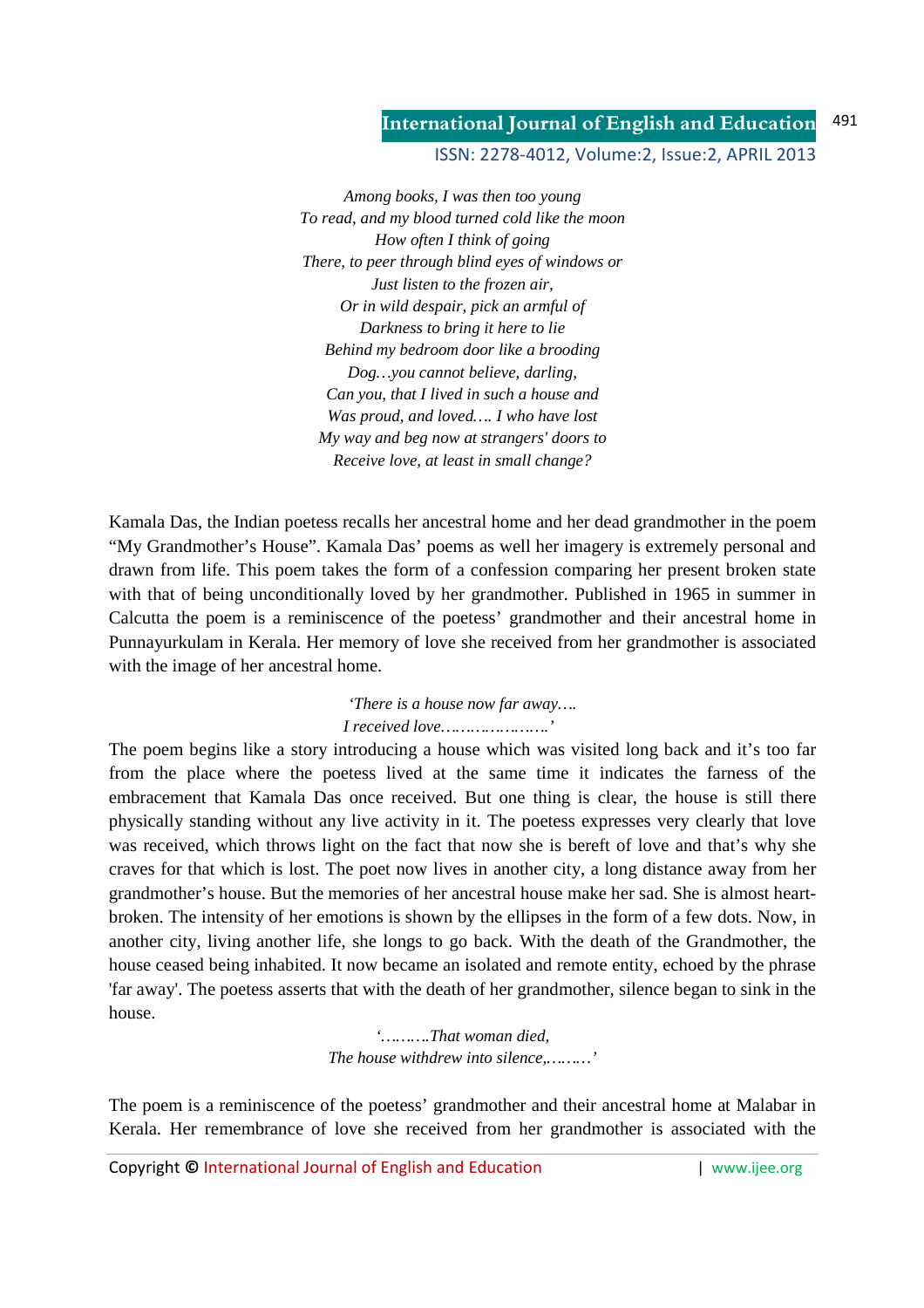### **International Journal of English and Education** ISSN: 2278-4012, Volume:2, Issue:2, APRIL 2013 492

image of her ancestral home, where she had spent some of the happiest days of her life, and where her old grandmother had showered her love and affection. With the death of her grandmother the house withdrew into silence. When her grandmother died, even the house seemed to share her grief, which is poignantly expressed in the phrase "the House withdrew". The house soon became desolate and snakes crawled among books. Her blood became cold like the moon because there was none to love her the way she wanted.

 She understands that she cannot reclaim the past but she wants to go back home, look once again through its windows and bring back a handful of darkness – sad and painful memories, which she would have made her constant companion, to keep as a reminder of her past happiness. The poet is unable to proceed with her thoughts for sometime as is indicated by the ellipses (dots). The poet is now garroted with the intensity of grief. She hankers for love like a beggar going from one door to another asking for love in small change. Her need for love and approval is not satisfied in marriage and she goes after strangers for love at least in small quantity. But she does not get it even in small change or coins. Her love-hunger remains unsatisfied, and there is a big void, a blank within her, she seeks to fill up with love but to no avail. The image of the window is a link between the past and the present. It signifies the desire of the poet for a nostalgic peep into her past and resurrects her dreams and desires.

> *'………………….snakes moved Among books, I was then too young To read, and my blood turned cold like the moon How often I think of going There, to peer through blind eyes of windows or Just listen to the frozen air, Or in wild despair, pick an armful of Darkness to bring it here to lie Behind my bedroom door like a brooding Dog…'*

 The moon is being an emblem of love. The worms on the books seem like snakes at that moment, in comparison to the size of the little girl; and in keeping with the eeriness of the situation. The poetess also implies that the deserted house is like a desert with reptiles crawling over. The poetess now longs to 'peer' at a house that was once her own. She has to peek through the 'blind eyes' of the windows as the windows are permanently closed. The air is frozen now, as contrasted to when the grandmother was alive-the surroundings were filled with the warmth of empathy. Kamala Das pleads with us to "listen" to the "frozen" air; that is an impossibility. Neither is the air a visual medium, nor can air cause any displacement because it is "frozen". In wild despair, she longs to bring in an "armful of darkness". Note firstly, that it is not a 'handful' but an armful. Secondly, 'darkness' that generally has negative shades to it, has positive connotations here of a protective shadow. It also reflects the 'coziness' inside the house. This armful of darkness is her essence of nostalgia.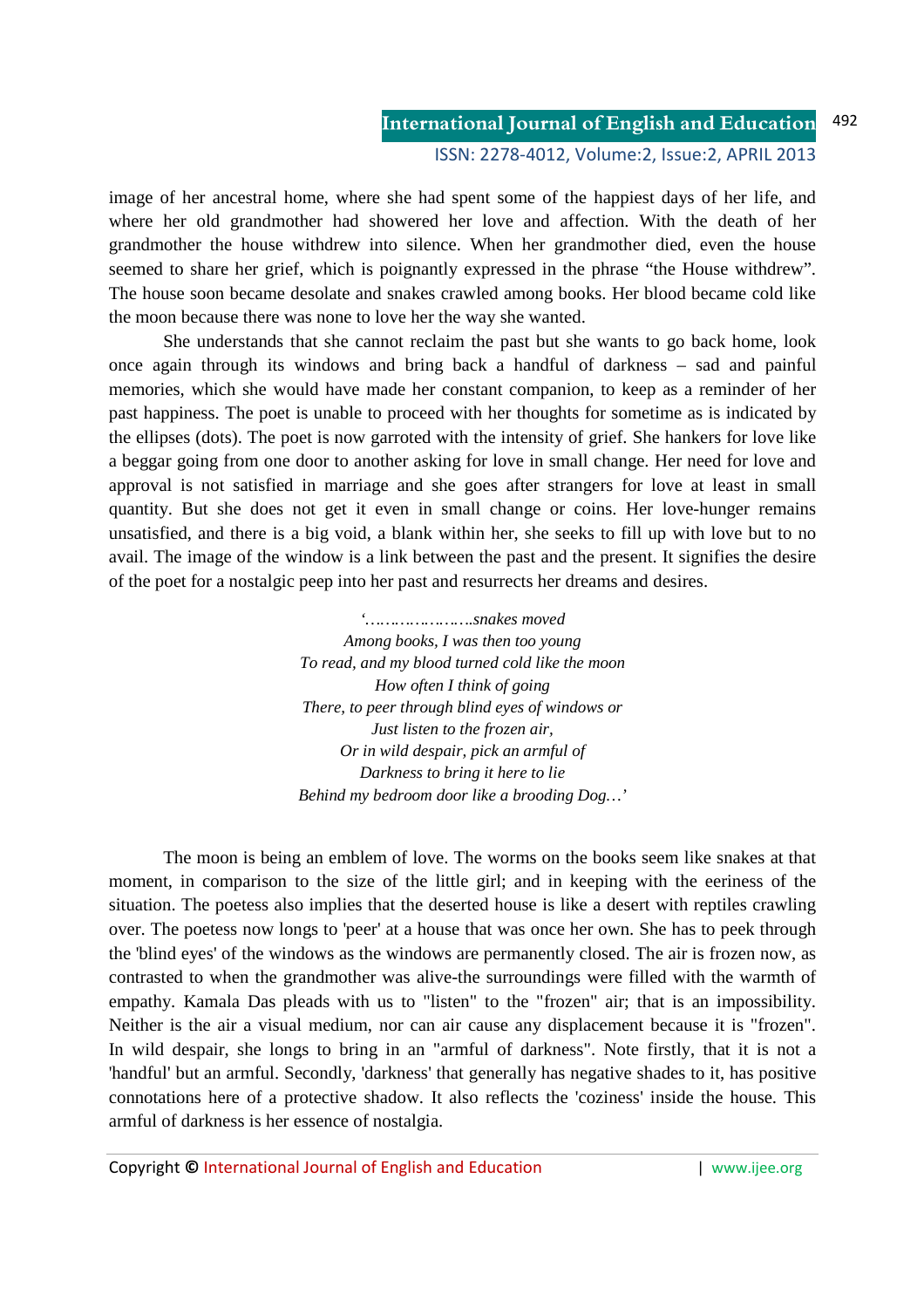#### **International Journal of English and Education** 493

ISSN: 2278-4012, Volume:2, Issue:2, APRIL 2013

*'…………….you cannot believe, darling, Can you, that I lived in such a house and Was proud, and loved….'* 

Kamala Das was very proud about her grandmother and the love she received. The Ellipsis after the word loved shows how much she grieves at the loss of the person who unconditionally loved her and satisfied her to the core. She was so convinced by the environment in which she lived, that the loss of it was indigestible, and uncompromisable. She feels so proud of her grandmother and the house in such a way that she wants all the others know how promising and satisfying was the atmosphere at the grandmother's house.

> *'…………..I who have lost my way and beg now at strangers' doors to Receive love, at least in small change?'*

The pronoun 'I' here is very emphatic and also melancholic. Emphatic in order to tell the world that no one would or could have come across such an admiring part of life the poetess lived and melancholic to let the readers know that she is a great loser and there can be no loser like her in the world. It also echoes her inner reverberations that when her grandmother was alive she was rich with love and after her demise she became bankrupt and started begging at stranger's door. She dint expect the equal amount of love that she received from her grandmother from the society she was in but only little. Even that little love she was deprived of. This makes it clear that Kamala Das' grandmother was an embodiment of unconditional love.

### **Why grandchildren are much attached to grandparents than the parents?**

This is a common tendency which one witnesses in the any family for that matter. Generally most of the grandchildren get more attached and engrossed and enthralled by their grandparents' selfless and unconditional love. It is because of the fact they are pampered and petted among all odds they commit. Grandparents are more matured than the parents to handle the immatured and the innocents in turn the grandchildren get more attached to the grandparents. The reasons for grandparents being loved by grandchildren are enumerated by Jacqueline Carroll

Grandparents

- $\triangleright$  Are up for adventure as the kids do.
- $\triangleright$  Know many stories.
- $\triangleright$  Can grow things (garden) in which kids like to soil their hands.
- $\triangleright$  Are great guides.
- $\triangleright$  Are not afraid to be silly. Did a grandchild make a mask or a funny hat? grandparents will try it on.
- $\triangleright$  Let grandchildren take their own time for any task.
- $\triangleright$  Make best audience even if it is silly.